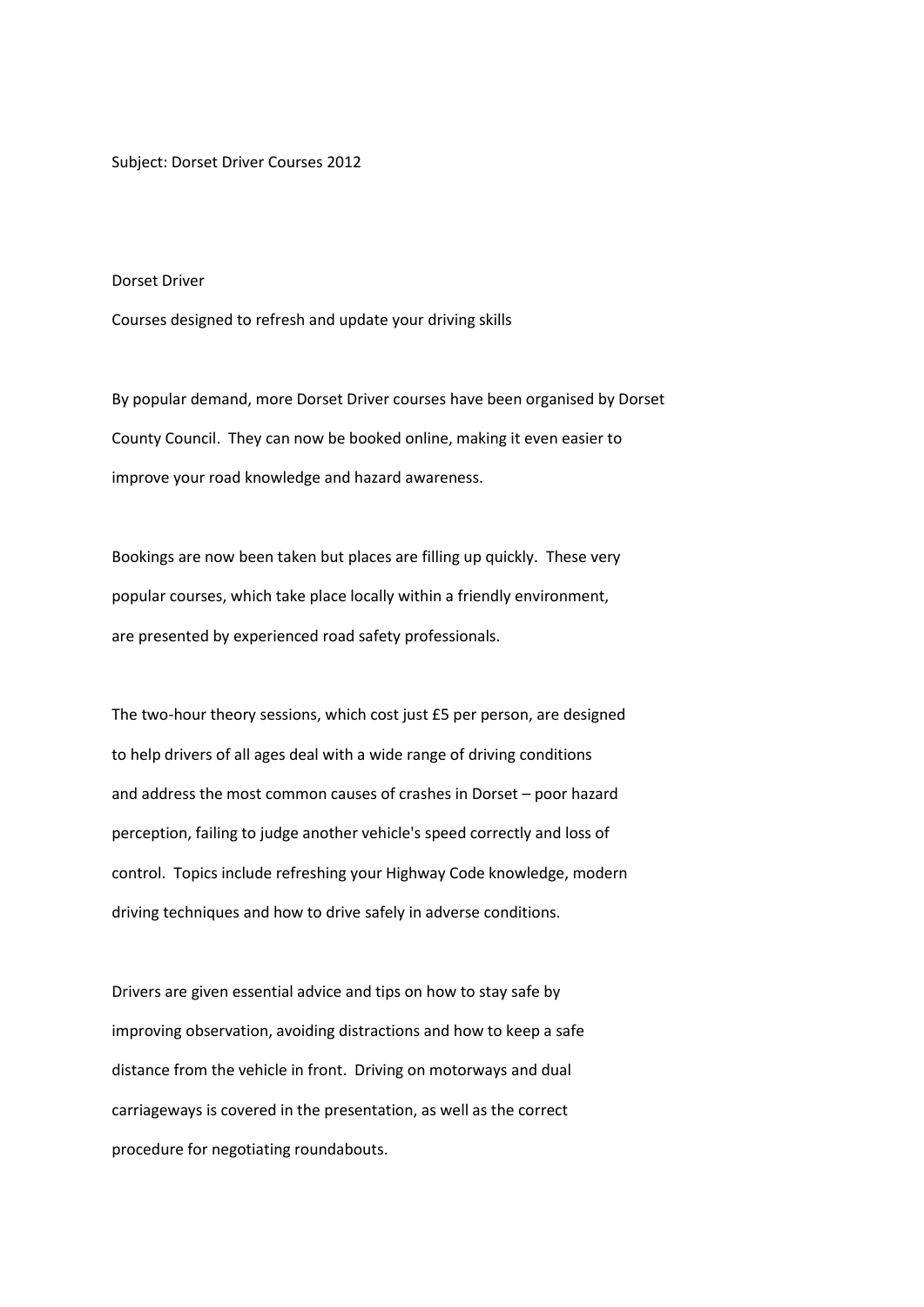The dates and locations of upcoming Dorset Driver courses are below. To sign up, simply complete the online booking form at http://www.dorsetforyou.com/dorsetdriver or contact the Road Safety team on (01305) 224558.

| Day | Date   Time   Venue |  |                                                                                     |
|-----|---------------------|--|-------------------------------------------------------------------------------------|
|     |                     |  | Tuesday   21 Feb 2012   2pm   Gillingham, Jubilee Room, Gillingham Town Hall        |
|     |                     |  | Friday 19 March 2012   2pm   Bridport, The Pavilion, Bridport Leisure Centre        |
|     |                     |  | Wednesday   4 April 2012   2pm   Blandford, Bethany Lounge, Blandford Parish Centre |
|     |                     |  | Thursday   19 April 2012   10am   Boscombe, Kings Park Training Centre              |
|     |                     |  | Wednesday   9 May 2012   7pm   Wimborne, Canford Room, Allendale Centre             |
|     |                     |  | Tuesday   22 May 2012   2pm   Sherborne, Wingfield Room, Digby Hall                 |
|     |                     |  | Monday 11 June 2012   10am   Poole, The Study, Upton House, Upton Country Park      |
|     |                     |  | Friday   22 June 2012   10am   Dorchester, Committee Room 4, County Hall            |